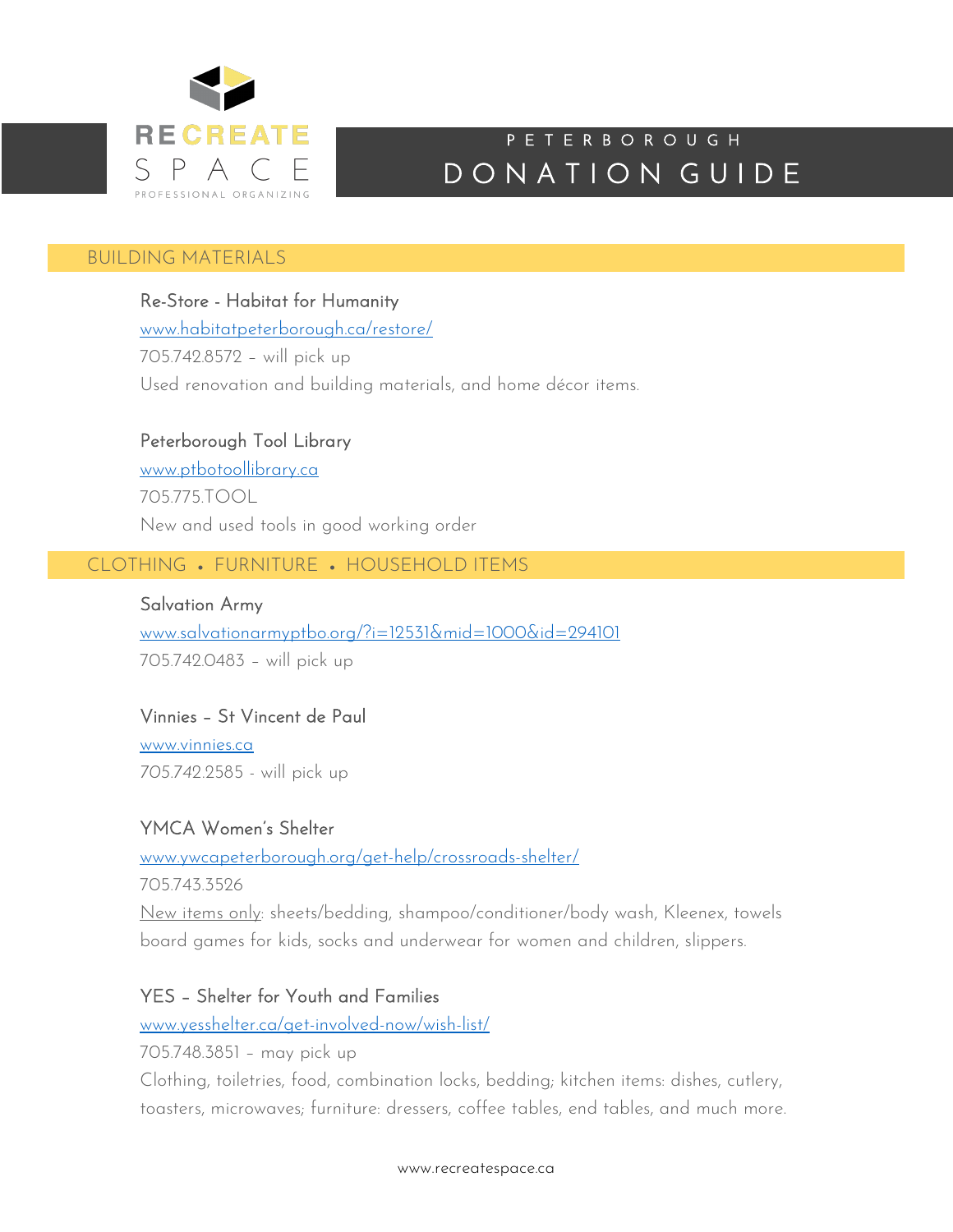

# DONATION GUIDE P E T E R B O R O U G H

705.745.7676

705.775.2001

Peterborough Humane Society

www.peterboroughhumanesociety.ca/wishlist/

Old linens, blankets, pet items, shoeboxes

Brock Mission – Men's & Women's Shelter

www.brockmission.ca/wish%20list.html

# Warming Room

www.warmingroom.ca 705.874.1812

### **Talize**

www.talize.com/peterborough 705.243.3859

Value Village www.valuevillage.com 7057419644

### Humane Society Thrift Shop

www.peterboroughhumanesociety.ca/about -us/thrift-shop

# BOOKS • CD • DVD

Peterborough Public Library www.ptbolibrary.ca/ 705.745.5382 Accept: Books in good condition — paperback and hardcover — for adults, young adults, and children bestsellers and prize winners, fiction and non-fiction CDs and DVDs

# GLASSES

Peterborough Lions Community Centre www.peterboroughlions.ca/lions-club 705.740.2288

Hakim Optical www.hakimoptical.ca/donate-oldprescription-eyeglasses/ 705.750.0770

**Diabetes** www.declutter.diabetes.ca 1.800.505.5525 – will pick up

www.recreatespace.ca